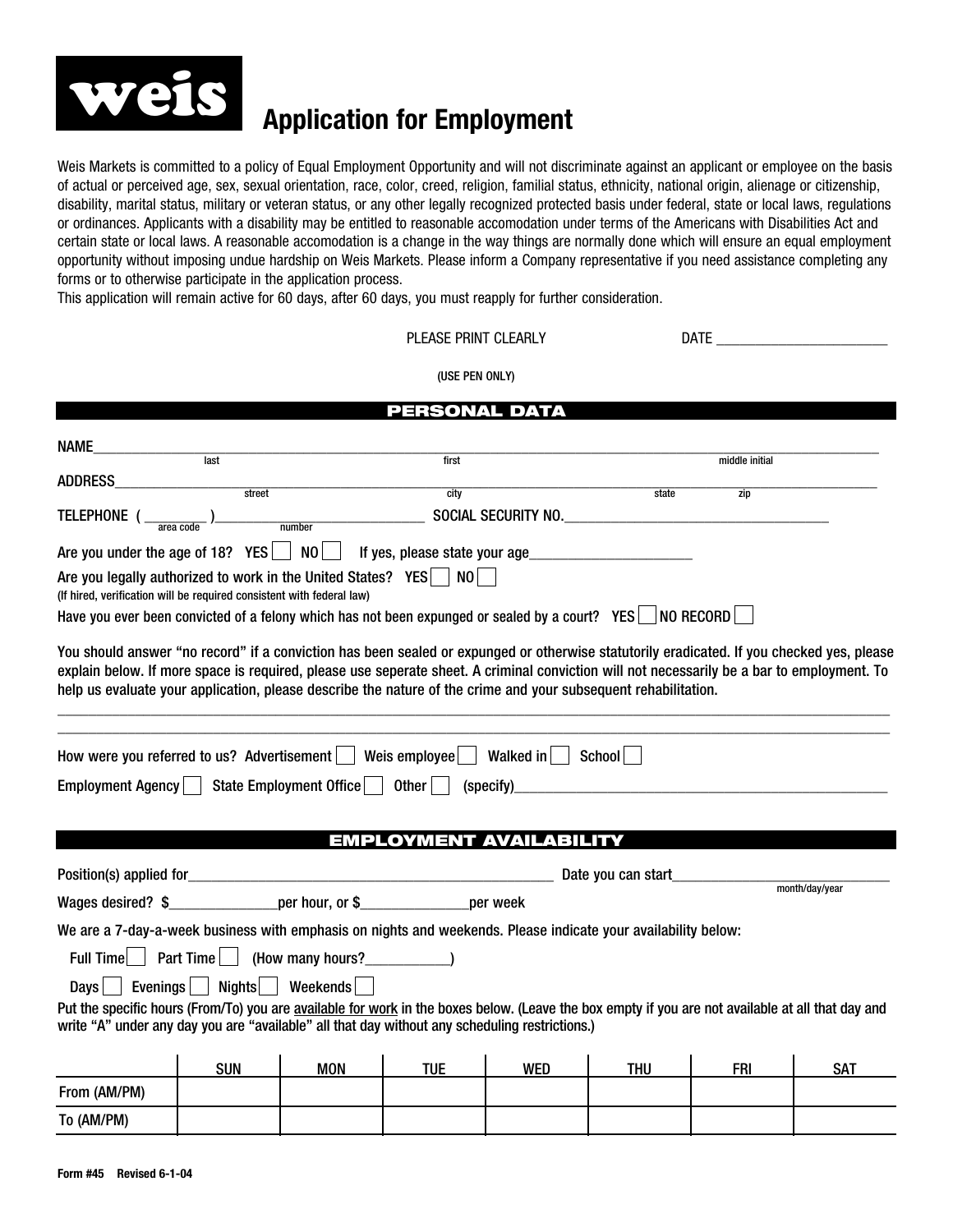| <b>EDUCATION</b>                                                                                                                                                                                                                         |                                  |                   |              |  |  |  |  |
|------------------------------------------------------------------------------------------------------------------------------------------------------------------------------------------------------------------------------------------|----------------------------------|-------------------|--------------|--|--|--|--|
| Name and location of school                                                                                                                                                                                                              | Circle highest year<br>completed | Graduated         | Degree/Major |  |  |  |  |
| <b>High School or GED</b><br>NAME:<br><b>ADDRESS</b>                                                                                                                                                                                     | 10                               | <b>YES</b><br>NO. |              |  |  |  |  |
| <b>College or University</b><br>NAME:<br><b>ADDRESS</b>                                                                                                                                                                                  | <b>SR</b><br>SO.<br>FR.<br>JR    | <b>YES</b><br>NO  |              |  |  |  |  |
| Other (Specify)<br>NAME:<br><b>ADDRESS</b>                                                                                                                                                                                               | 2<br>3                           | <b>YES</b><br>NO  |              |  |  |  |  |
| NO I<br>Are you now enrolled? YES  <br>If yes, name and location of school<br><b>PART</b><br>NONE<br>Availability during school vacations: FULL    <br>Other education, training, skills or hobbies relevant to employment consideration |                                  |                   |              |  |  |  |  |
| <b>EMPLOYMENT HISTORY</b>                                                                                                                                                                                                                |                                  |                   |              |  |  |  |  |
| *Beginning with the most recent employment, list the last four employers (including military service) or cover at least a seven year period,<br>whichever is longer. Use seperate sheet if necessary.                                    |                                  |                   |              |  |  |  |  |

| <b>Current or Most Recent Employer</b> |              | Phone ( |           |                                                                                                    | From                       |     | T <sub>0</sub> |     |
|----------------------------------------|--------------|---------|-----------|----------------------------------------------------------------------------------------------------|----------------------------|-----|----------------|-----|
|                                        |              |         |           |                                                                                                    | Mo.                        | Yr. | Mo.            | Yr. |
| <b>Street</b>                          |              |         |           |                                                                                                    | <b>Base Salary or Wage</b> |     |                |     |
|                                        |              |         |           |                                                                                                    | <b>Starting</b>            |     | Ending         |     |
| City                                   | <b>State</b> |         |           | Zip                                                                                                | <b>Supervisor's Name</b>   |     |                |     |
| <b>Job Title and Duties</b>            |              |         |           |                                                                                                    | <b>Reason for leaving</b>  |     |                |     |
| <b>Previous Employer</b>               |              | Phone ( |           |                                                                                                    | From                       |     | To             |     |
|                                        |              |         |           |                                                                                                    | Mo.                        | Yr. | Mo.            | Yr. |
| <b>Street</b>                          |              |         |           |                                                                                                    | <b>Base Salary or Wage</b> |     |                |     |
|                                        |              |         |           |                                                                                                    | <b>Starting</b>            |     | <b>Ending</b>  |     |
| City                                   | <b>State</b> |         |           | Zip                                                                                                | <b>Supervisor's Name</b>   |     |                |     |
| <b>Job Title and Duties</b>            |              |         |           |                                                                                                    | <b>Reason for leaving</b>  |     |                |     |
| <b>Previous Employer</b>               |              | Phone ( | $\lambda$ |                                                                                                    | From                       |     | To             |     |
|                                        |              |         |           |                                                                                                    | Mo.                        | Yr. | Mo.            | Yr. |
| <b>Street</b>                          |              |         |           |                                                                                                    | <b>Base Salary or Wage</b> |     |                |     |
|                                        |              |         |           |                                                                                                    | <b>Starting</b>            |     | <b>Ending</b>  |     |
| City                                   | <b>State</b> |         |           | Zip                                                                                                | <b>Supervisor's Name</b>   |     |                |     |
| <b>Job Title and Duties</b>            |              |         |           |                                                                                                    | <b>Reason for leaving</b>  |     |                |     |
| <b>Previous Employer</b>               |              | Phone ( | $\lambda$ |                                                                                                    | From                       |     | T <sub>0</sub> |     |
|                                        |              |         |           |                                                                                                    | Mo.                        | Yr. | Mo.            | Yr. |
| <b>Street</b>                          |              |         |           |                                                                                                    | <b>Base Salary or Wage</b> |     |                |     |
|                                        |              |         |           |                                                                                                    | <b>Starting</b>            |     | <b>Ending</b>  |     |
| City                                   | <b>State</b> |         |           | Zip                                                                                                | <b>Supervisor's Name</b>   |     |                |     |
| <b>Job Title and Duties</b>            |              |         |           |                                                                                                    | <b>Reason for leaving</b>  |     |                |     |
|                                        |              |         |           | *ALL employment information above must be completed in full for your application to be considered. |                            |     |                |     |

\_\_\_\_\_\_\_\_\_\_\_\_\_\_\_\_\_\_\_\_\_\_\_\_\_\_\_\_\_\_\_\_\_\_\_\_\_\_\_\_\_\_\_\_\_\_\_\_\_\_\_\_\_\_\_\_\_\_\_\_\_\_\_\_\_\_\_\_\_\_\_\_\_\_\_\_\_\_\_\_\_\_\_\_\_\_\_\_\_\_\_\_\_\_\_\_\_\_\_\_\_\_\_\_\_\_\_

In the past seven years have you ever been discharged, suspended or asked to resign by an employer? YES  $\Box$  NO

If yes, give employer name, date of action, and reason \_\_\_\_\_\_\_\_\_\_\_\_\_\_\_\_\_\_\_\_\_\_\_\_\_\_\_\_\_\_\_\_\_\_\_\_\_\_\_\_\_\_\_\_\_\_\_\_\_\_\_\_\_\_\_\_\_\_\_\_\_\_\_\_\_